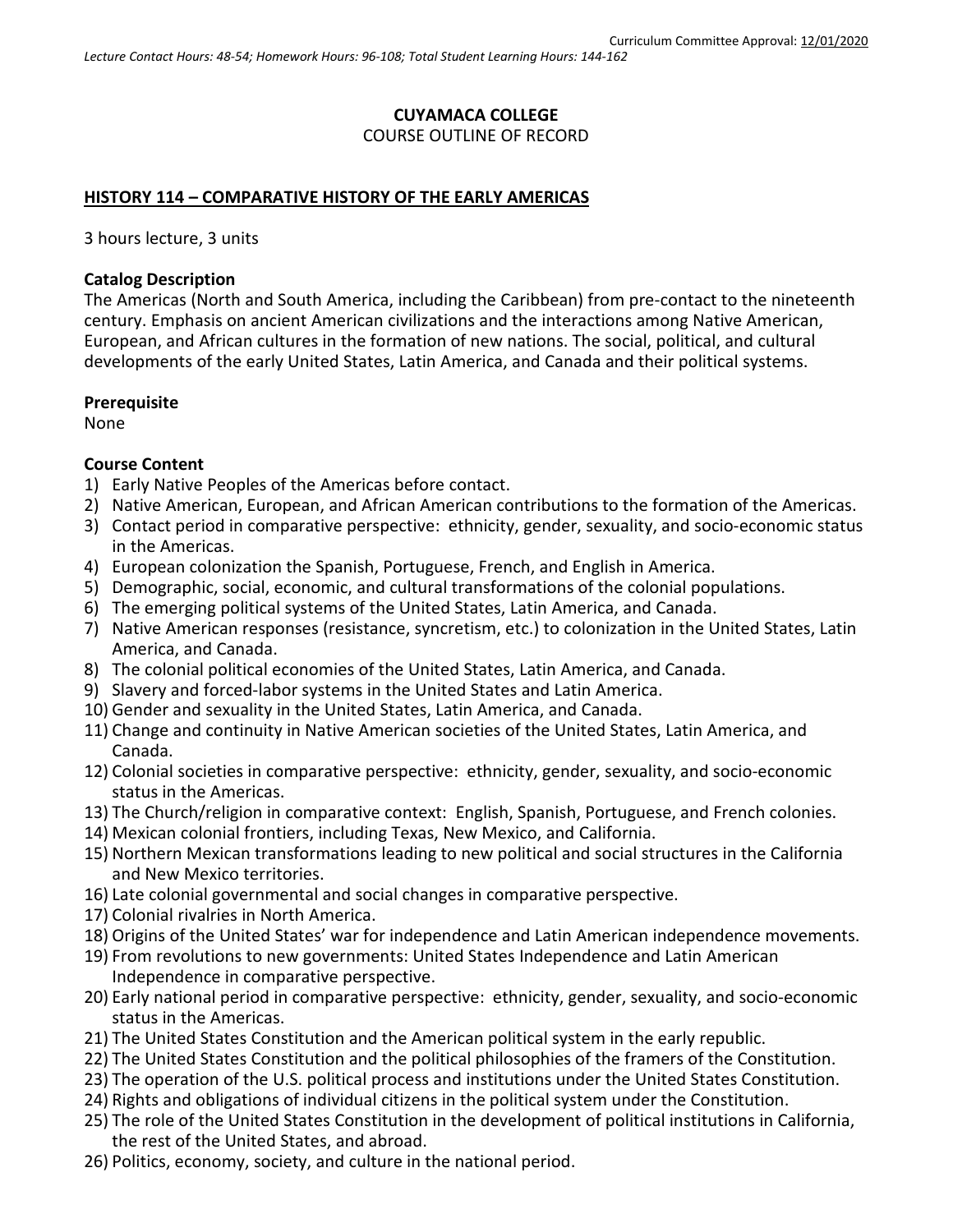- 27) From frontiers to borders: the Mexican American War and its aftermath.
- 28) The transformation of the California and New Mexico territories and the emergence of new political and social structures in the areas that are today's United States Southwest

#### **Course Objectives**

Students will be able to:

- 1) Demonstrate command of significant historical events of the United States, Latin America and Canada from Early American civilizations through the nineteenth century.
- 2) Analyze and compare governmental institutions as they developed in the United States, Latin America and Canada.
- 3) Demonstrate command of the United States Constitution.
- 4) Analyze the political philosophies of the framers of the United States Constitution.
- 5) Understand the operation of the United States political process and institutions under the United States Constitution.
- 6) Analyze the Native American, European and African American contributions to the institutional, social and political formation of the United States, Latin America and Canada.
- 7) Name the rights and obligations of individual citizens in the political system under the Constitution.
- 8) Analyze economic change, political change, social change, intellectual movements and the importance of science and technology in the historical development of the early Americas.
- 9) Explain how major ethnic groups (Africans, Native Americans, Asians, Europeans, Castas and mixedrace peoples, etc.) influenced early American history.
- 10) Explain how women, poor and working-class individuals, and LGBTQ+ folks influenced early American history.
- 11) Analyze the relationships between regions of the United States, Latin America and Canada in the context of major historical events.
- 12) Analyze the transformation of the California and New Mexico territories and the emergence of new political and social structures in the areas that are today's United States Southwest.
- 13) Distinguish major constitutional issues and developments.
- 14) Explain how the United States political system has changed from the colonial period to the late-nineteenth century.
- 15) Recognize significant geographical areas and changes in political geography and explain how they impacted historical events.
- 16) Analyze and interpret both primary and secondary sources as part of achieving objectives 1-15.

#### **Method of Evaluation**

A grading system will be established by the instructor and implemented uniformly. Grades will be based on demonstrated proficiency in subject matter determined by multiple measurements for evaluation, one of which must be essay exams, skills demonstration or, where appropriate, the symbol system.

- 1) Quizzes and/or exams that measure students' ability to:
	- a. identify, recall and evaluate major themes, events, figures and interpretations in comparative early American history.
	- b. identify significant geographical areas and changes in political geography and relationships between geographical regions.
	- c. recognize, describe and explain the role of women, Native Americans, and African-descended peoples in comparative early American history.
	- d. identify, recall and evaluate the origins, development and debates about the U.S. political system.
	- e. explain and draw conclusions about the origins, evolution and development of the California state and local government.
- 2) In-class group activities and writing assignments that measure students' ability to analyze, discuss, and draw conclusions about major issues, themes, and interpretations in comparative early American history and relate their significance to the present.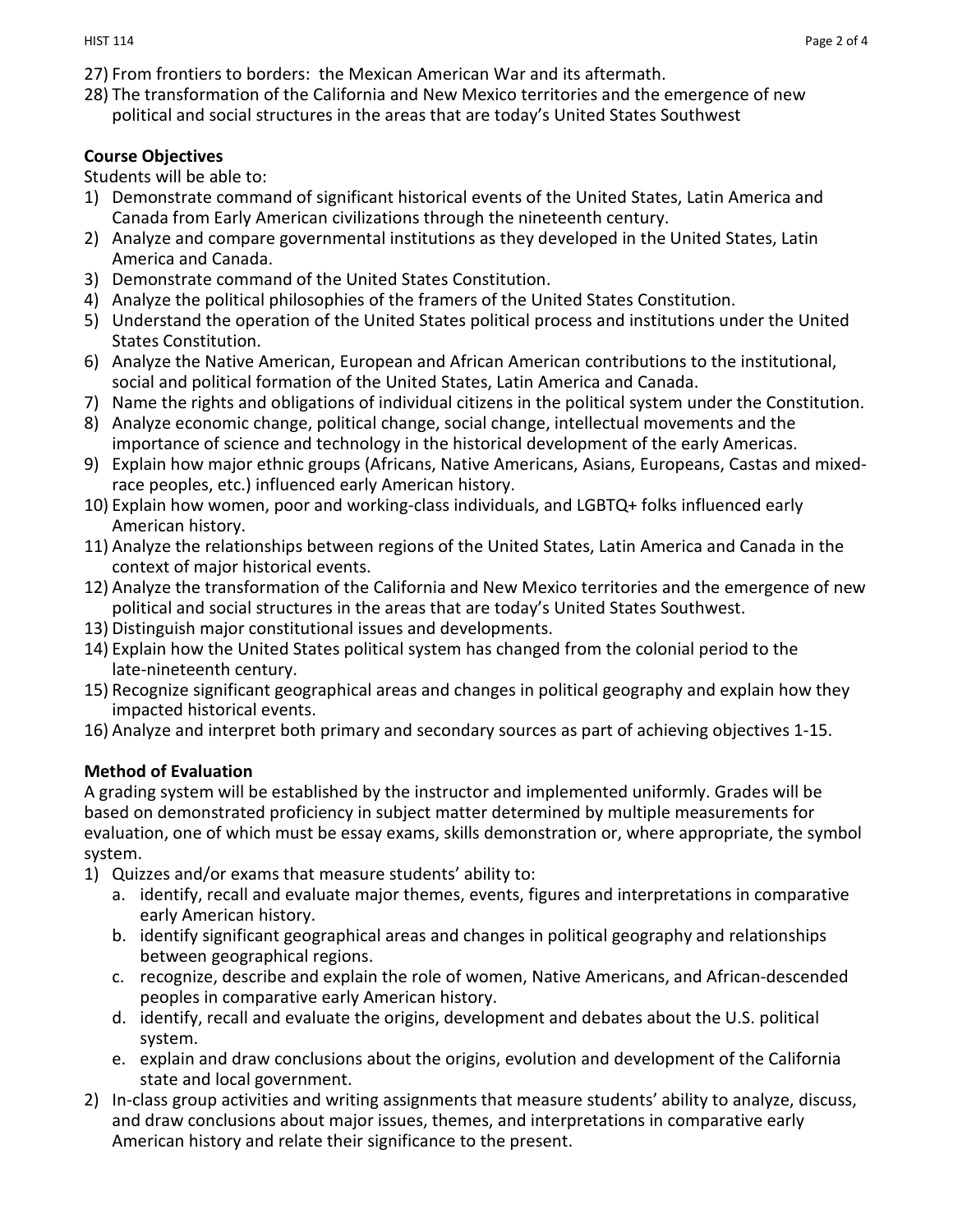3) Research papers and/or written homework that measure students' ability to recognize, describe, and explain cultural, economic, social, and political changes in comparative early American history.

### **Special Materials Required of Student**

None

### **Minimum Instructional Facilities**

- 1) Smart classroom with writing boards, overhead projector
- 2) Library with adequate collections in American history

## **Method of Instruction**

- 1) Lecture and discussion
- 2) Small and large group discussion
- 3) Multimedia presentations
- 4) Individual and group projects, structured in-class exercises
- 5) Library materials and Internet exploration
- 6) Auxiliary use of study groups, peer tutoring and/or instructional office hours

## **Out-of-Class Assignments**

- 1) Reading assignments, reading response questions, reading journals
- 2) Map exercises
- 3) Field exercises including museum and library research and visits to historic sites

## **Texts and References**

- 1) Required (representative examples):
	- a. Schaller, Michael, et al. *American Horizons: U.S. History in a Global Context, Volume I: To 1877, with Sources, 4th Edition*. New York: Oxford University Press, 2020.
	- b. Beeman, Richard. *The Penguin Guide to the United States Constitution*. New York: Penguin Putnam, 2010.
	- c. Hamilton, Alexander, et al. *The Federalist Papers*. New York, NY: Penguin Books, 2007.
	- d. Chan, Sucheng, et al. *Major Problems in California History*. Boston: Wadsworth Cengage Learning, 1997.
	- e. Games, Alison F., et al. *Major Problems in Atlantic History*. Boston: Wadsworth Cengage Learning, 2008.
	- f. Hamalainen, Pekka, et al. *Major Problems in the History of the North American Borderlands*. Boston: Wadsworth Cengage Learning, 2012.
	- g. Cherny, Robert, et al. *Competing Visions: A History of California*, 2nd edition*.* Boston: Cengage Learning, 2013.
	- h. Burkholder, Mark A., et al. *Colonial Latin America*, 9th edition. New York: Oxford Press, 2014.
	- i. Lepore, Jill. *Encounters in the New World: A History in Documents*. New York: Oxford University Press, 2002.
	- j. Kicza, John E. *Resilient Cultures: America's Native Peoples Confront European Colonization, 1500-1800*, 2nd edition. Routledge, 2013.
	- k. Nash, Gary B. *Red, White and Black: The Peoples of Early North America,* 7th edition*.* Pearson, 2014.
	- l. Calloway, Colin G. *First Peoples: A Documentary History of American Indian History,* 6th edition. Boston: Bedford/St. Martin's, 2018.
- 2) Supplemental: None

## **Student Learning Outcomes**

Upon successful completion of this course, students will be able to:

1) Analyze, evaluate, and interpret primary and secondary sources.

2) Analyze and apply historical patterns and current events to students' own lives and experiences.